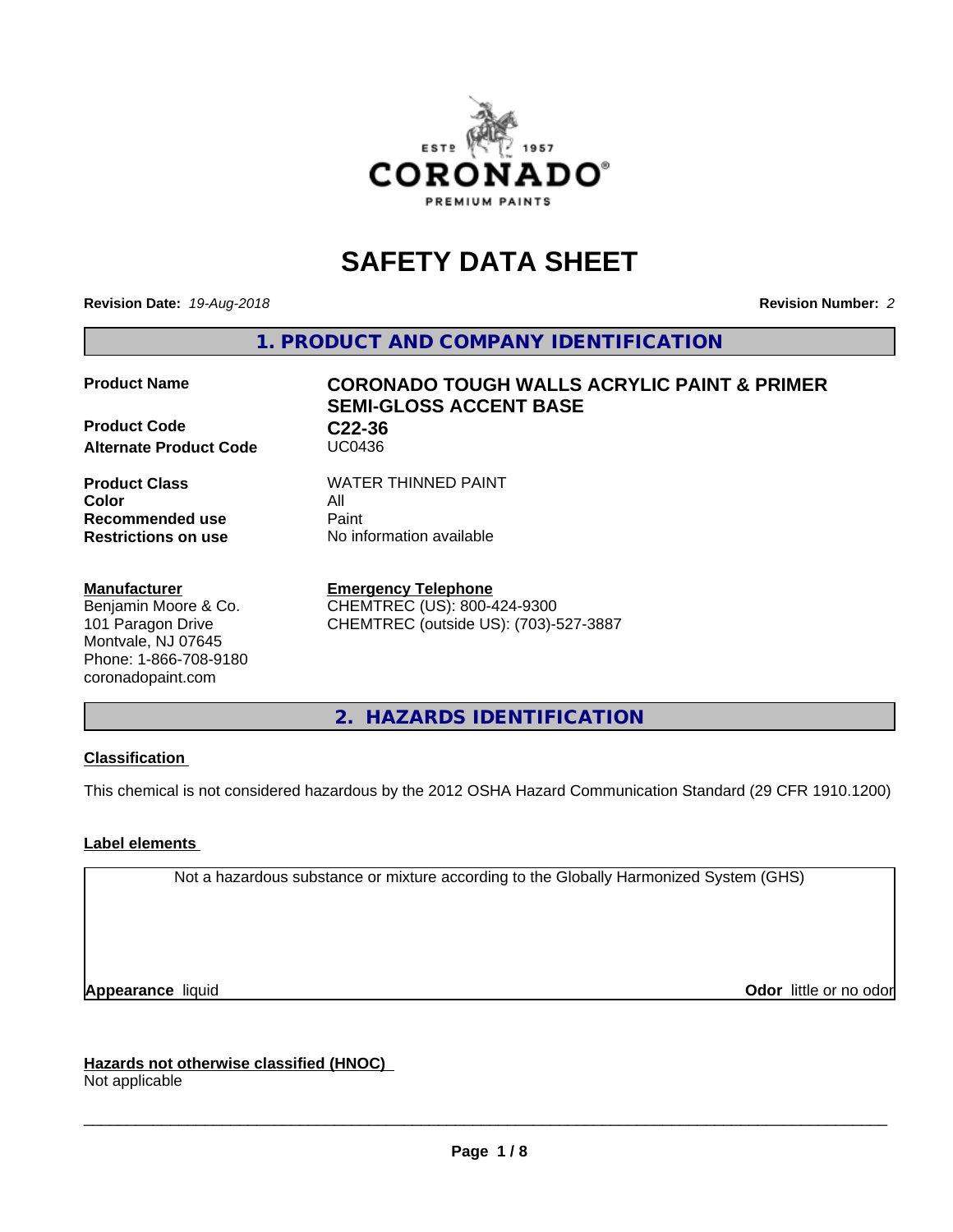#### **Other information**

No information available

# **3. COMPOSITION INFORMATION ON COMPONENTS**

| <b>Chemical name</b>            | <b>CAS No.</b> | Weight-% |
|---------------------------------|----------------|----------|
| Kaolin                          | 1332-58-7      |          |
| Limestone                       | 1317-65-3      |          |
| 2-Amino-2-methly-1-propanol     | 124-68-5       | U.G      |
| Sodium C14-C16 olefin sulfonate | 68439-57-6     | U.5      |

|                                                  | 4. FIRST AID MEASURES                                                                                    |
|--------------------------------------------------|----------------------------------------------------------------------------------------------------------|
| <b>General Advice</b>                            | No hazards which require special first aid measures.                                                     |
| <b>Eye Contact</b>                               | Rinse thoroughly with plenty of water for at least 15 minutes and consult a<br>physician.                |
| <b>Skin Contact</b>                              | Wash off immediately with soap and plenty of water while removing all<br>contaminated clothes and shoes. |
| <b>Inhalation</b>                                | Move to fresh air. If symptoms persist, call a physician.                                                |
| Ingestion                                        | Clean mouth with water and afterwards drink plenty of water. Consult a physician<br>if necessary.        |
| <b>Most Important</b><br><b>Symptoms/Effects</b> | None known.                                                                                              |
| <b>Notes To Physician</b>                        | Treat symptomatically.                                                                                   |
|                                                  | 5. FIRE-FIGHTING MEASURES                                                                                |

| Use extinguishing measures that are appropriate to local<br>circumstances and the surrounding environment.                                   |
|----------------------------------------------------------------------------------------------------------------------------------------------|
| As in any fire, wear self-contained breathing apparatus<br>pressure-demand, MSHA/NIOSH (approved or equivalent)<br>and full protective gear. |
| Closed containers may rupture if exposed to fire or<br>extreme heat.                                                                         |
| No.                                                                                                                                          |
| No.                                                                                                                                          |
| Not applicable<br>Not applicable                                                                                                             |
|                                                                                                                                              |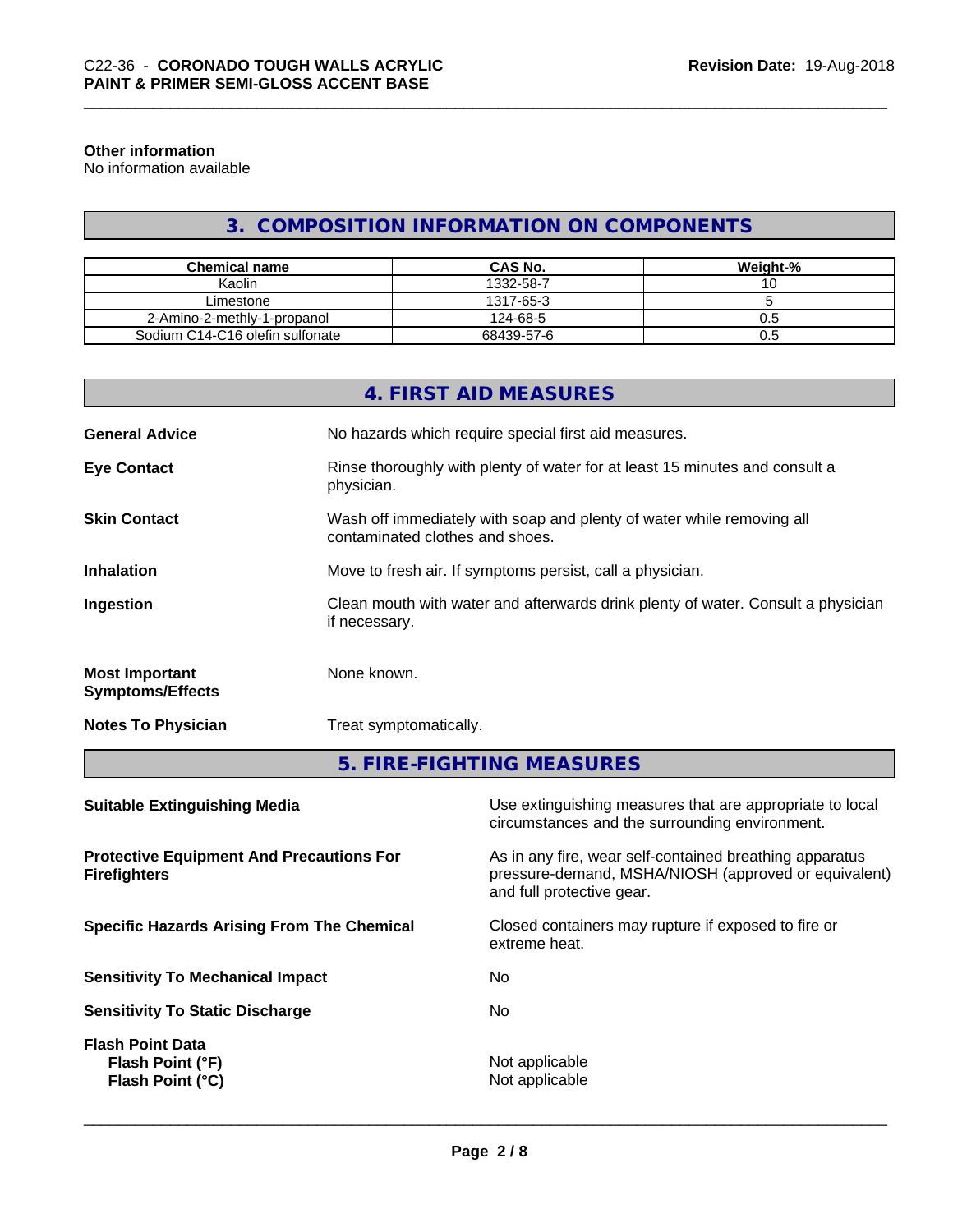| <b>Method</b>                                                 |                 | Not applicable                   |                                |
|---------------------------------------------------------------|-----------------|----------------------------------|--------------------------------|
| <b>Flammability Limits In Air</b>                             |                 |                                  |                                |
| Lower flammability limit:<br><b>Upper flammability limit:</b> |                 | Not applicable<br>Not applicable |                                |
| <b>NFPA</b><br>Health: 1                                      | Flammability: 0 | <b>Instability: 0</b>            | <b>Special: Not Applicable</b> |
| <b>NFPA Legend</b><br>0 - Not Hazardous                       |                 |                                  |                                |

- 1 Slightly
- 2 Moderate
- 3 High
- 
- 4 Severe

*The ratings assigned are only suggested ratings, the contractor/employer has ultimate responsibilities for NFPA ratings where this system is used.*

*Additional information regarding the NFPA rating system is available from the National Fire Protection Agency (NFPA) at www.nfpa.org.*

# **6. ACCIDENTAL RELEASE MEASURES**

| <b>Personal Precautions</b>      | Avoid contact with skin, eyes and clothing. Ensure adequate ventilation.                                                                                                         |  |  |
|----------------------------------|----------------------------------------------------------------------------------------------------------------------------------------------------------------------------------|--|--|
| <b>Other Information</b>         | Prevent further leakage or spillage if safe to do so.                                                                                                                            |  |  |
| <b>Environmental precautions</b> | See Section 12 for additional Ecological Information.                                                                                                                            |  |  |
| <b>Methods for Cleaning Up</b>   | Soak up with inert absorbent material. Sweep up and shovel into suitable<br>containers for disposal.                                                                             |  |  |
|                                  | 7. HANDLING AND STORAGE                                                                                                                                                          |  |  |
| Handling                         | Avoid contact with skin, eyes and clothing. Avoid breathing vapors, spray mists or<br>sanding dust. In case of insufficient ventilation, wear suitable respiratory<br>equipment. |  |  |
| <b>Storage</b>                   | Keep container tightly closed. Keep out of the reach of children.                                                                                                                |  |  |
| <b>Incompatible Materials</b>    | No information available                                                                                                                                                         |  |  |
|                                  |                                                                                                                                                                                  |  |  |

# **8. EXPOSURE CONTROLS/PERSONAL PROTECTION**

#### **Exposure Limits**

| <b>Chemical name</b> | <b>ACGIH TLV</b>          | <b>OSHA PEL</b>   |
|----------------------|---------------------------|-------------------|
| Kaolin               | 2 mg/m <sup>3</sup> - TWA | 15 mg/m $3$ - TWA |
|                      |                           | 5 mg/m $3$ - TWA  |
| ∟imestone            | N/E                       | 15 mg/m $3$ - TWA |
|                      |                           | 5 mg/m $^3$ - TWA |

#### **Legend**

ACGIH - American Conference of Governmental Industrial Hygienists Exposure Limits OSHA - Occupational Safety & Health Administration Exposure Limits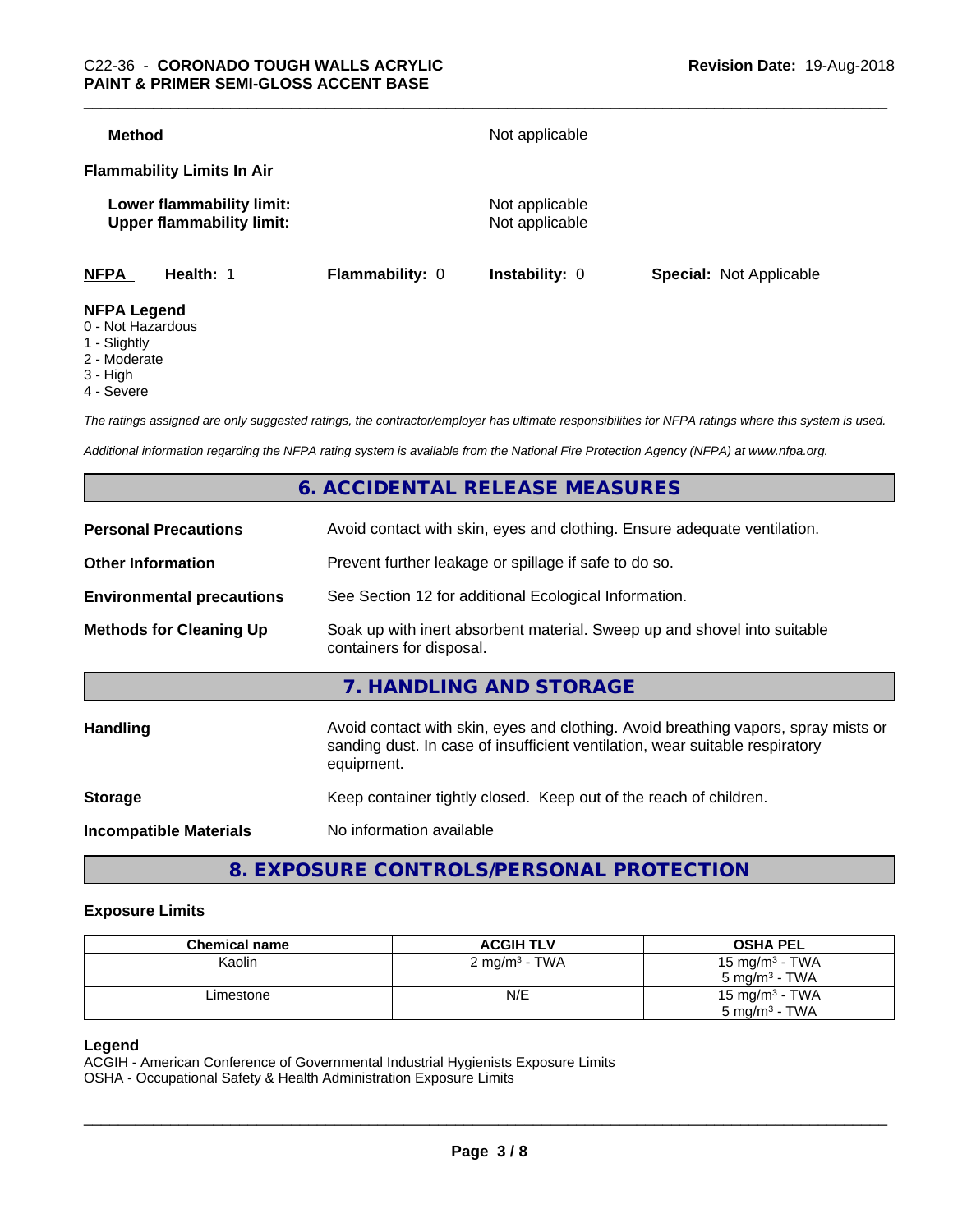## N/E - Not Established

| <b>Engineering Measures</b>          | Ensure adequate ventilation, especially in confined areas.                                                                          |  |  |
|--------------------------------------|-------------------------------------------------------------------------------------------------------------------------------------|--|--|
| <b>Personal Protective Equipment</b> |                                                                                                                                     |  |  |
| <b>Eye/Face Protection</b>           | Safety glasses with side-shields.                                                                                                   |  |  |
| <b>Skin Protection</b>               | Protective gloves and impervious clothing.                                                                                          |  |  |
| <b>Respiratory Protection</b>        | In case of insufficient ventilation wear suitable respiratory equipment.                                                            |  |  |
| <b>Hygiene Measures</b>              | Avoid contact with skin, eyes and clothing. Remove and wash contaminated<br>clothing before re-use. Wash thoroughly after handling. |  |  |

# **9. PHYSICAL AND CHEMICAL PROPERTIES**

| Appearance                           | liquid                   |
|--------------------------------------|--------------------------|
| Odor                                 | little or no odor        |
| <b>Odor Threshold</b>                | No information available |
| Density (Ibs/gal)                    | $9.15 - 9.25$            |
| <b>Specific Gravity</b>              | $1.10 - 1.12$            |
| рH                                   | No information available |
| <b>Viscosity (cps)</b>               | No information available |
| Solubility(ies)                      | No information available |
| <b>Water solubility</b>              | No information available |
| <b>Evaporation Rate</b>              | No information available |
| Vapor pressure @20 °C (kPa)          | No information available |
| <b>Vapor density</b>                 | No information available |
| Wt. % Solids                         | $35 - 45$                |
| Vol. % Solids                        | $25 - 35$                |
| Wt. % Volatiles                      | $55 - 65$                |
| Vol. % Volatiles                     | $65 - 75$                |
| <b>VOC Regulatory Limit (g/L)</b>    | < 50                     |
| <b>Boiling Point (°F)</b>            | 212                      |
| <b>Boiling Point (°C)</b>            | 100                      |
| <b>Freezing Point (°F)</b>           | 32                       |
| <b>Freezing Point (°C)</b>           | 0                        |
| Flash Point (°F)                     | Not applicable           |
| Flash Point (°C)                     | Not applicable           |
| <b>Method</b>                        | Not applicable           |
| <b>Flammability (solid, gas)</b>     | Not applicable           |
| <b>Upper flammability limit:</b>     | Not applicable           |
| Lower flammability limit:            | Not applicable           |
| <b>Autoignition Temperature (°F)</b> | No information available |
| <b>Autoignition Temperature (°C)</b> | No information available |
| Decomposition Temperature (°F)       | No information available |
| Decomposition Temperature (°C)       | No information available |
| <b>Partition coefficient</b>         | No information available |

# **10. STABILITY AND REACTIVITY**

**Reactivity Not Applicable** Not Applicable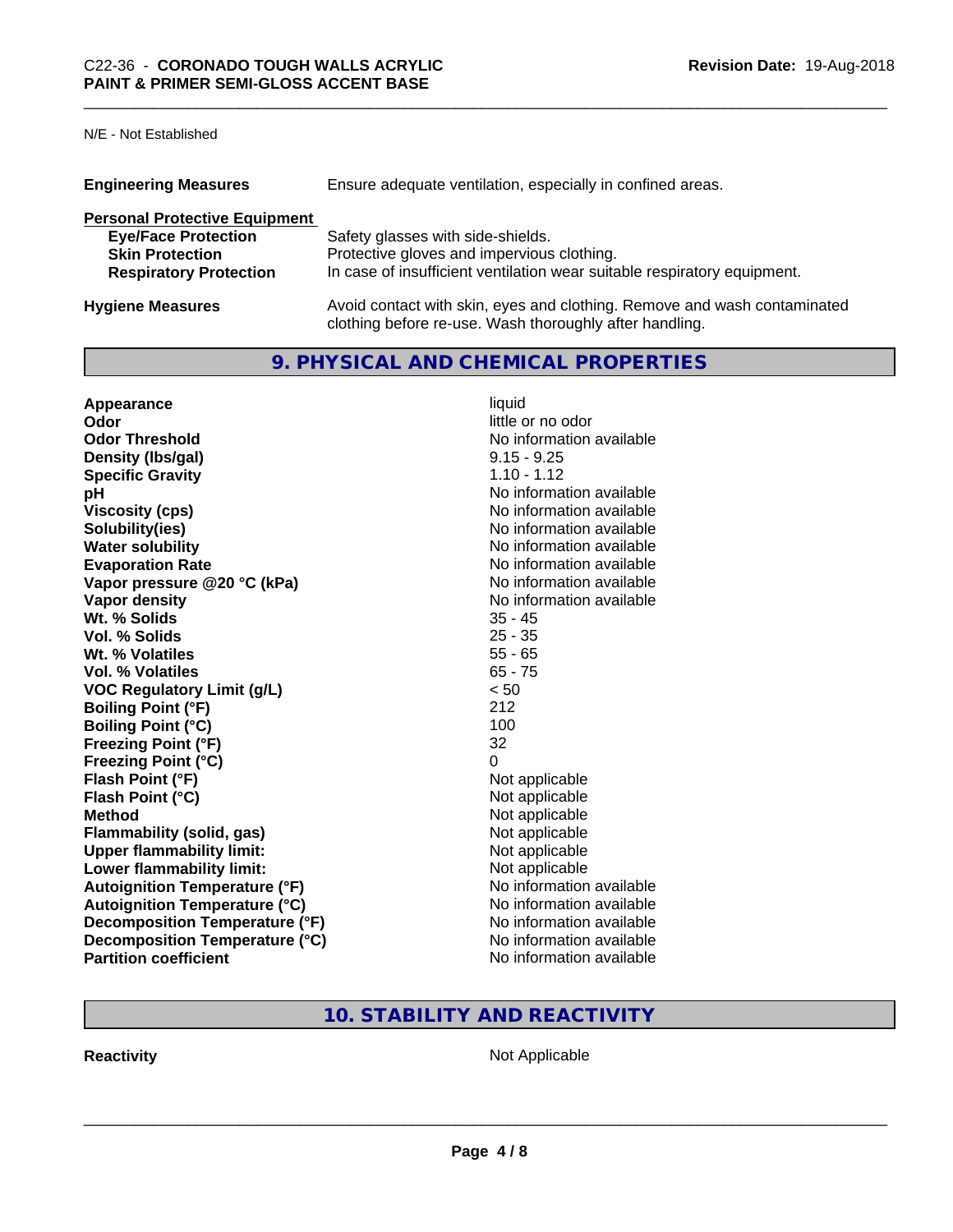| <b>Chemical Stability</b>                                                    |                                                                                 | Stable under normal conditions.                                                            |
|------------------------------------------------------------------------------|---------------------------------------------------------------------------------|--------------------------------------------------------------------------------------------|
| <b>Conditions to avoid</b>                                                   |                                                                                 | Prevent from freezing.                                                                     |
| <b>Incompatible Materials</b>                                                |                                                                                 | No materials to be especially mentioned.                                                   |
| <b>Hazardous Decomposition Products</b>                                      |                                                                                 | None under normal use.                                                                     |
|                                                                              |                                                                                 |                                                                                            |
| Possibility of hazardous reactions                                           |                                                                                 | None under normal conditions of use.                                                       |
|                                                                              |                                                                                 | 11. TOXICOLOGICAL INFORMATION                                                              |
| <b>Product Information</b>                                                   |                                                                                 |                                                                                            |
| Information on likely routes of exposure                                     |                                                                                 |                                                                                            |
| <b>Principal Routes of Exposure</b>                                          |                                                                                 | Eye contact, skin contact and inhalation.                                                  |
| <b>Acute Toxicity</b>                                                        |                                                                                 |                                                                                            |
|                                                                              |                                                                                 |                                                                                            |
| <b>Product Information</b>                                                   | No information available                                                        |                                                                                            |
| Symptoms related to the physical, chemical and toxicological characteristics |                                                                                 |                                                                                            |
| <b>Symptoms</b>                                                              | No information available                                                        |                                                                                            |
|                                                                              |                                                                                 | Delayed and immediate effects as well as chronic effects from short and long-term exposure |
| Eye contact                                                                  | May cause slight irritation.                                                    |                                                                                            |
| <b>Skin contact</b>                                                          |                                                                                 | Substance may cause slight skin irritation. Prolonged or repeated contact may dry          |
|                                                                              | skin and cause irritation.                                                      |                                                                                            |
| <b>Inhalation</b>                                                            | May cause irritation of respiratory tract.                                      |                                                                                            |
| Ingestion                                                                    | Ingestion may cause gastrointestinal irritation, nausea, vomiting and diarrhea. |                                                                                            |
| <b>Sensitization</b>                                                         | No information available                                                        |                                                                                            |
| <b>Neurological Effects</b>                                                  | No information available.                                                       |                                                                                            |
| <b>Mutagenic Effects</b>                                                     | No information available.                                                       |                                                                                            |
| <b>Reproductive Effects</b>                                                  | No information available.                                                       |                                                                                            |
| <b>Developmental Effects</b>                                                 | No information available.                                                       |                                                                                            |
| <b>Target organ effects</b>                                                  | No information available.                                                       |                                                                                            |
| <b>STOT - single exposure</b>                                                | No information available.                                                       |                                                                                            |
| <b>STOT - repeated exposure</b>                                              | No information available.                                                       |                                                                                            |
| Other adverse effects                                                        | No information available.                                                       |                                                                                            |

**Numerical measures of toxicity**

#### **Component Information**

**Other adverse effects<br>Aspiration Hazard** 

**Kaolin** LD50 Oral: > 5000 mg/kg (Rat)

#### **Carcinogenicity**

*There are no known carcinogenic chemicals in this product above reportable levels.*

**No information available**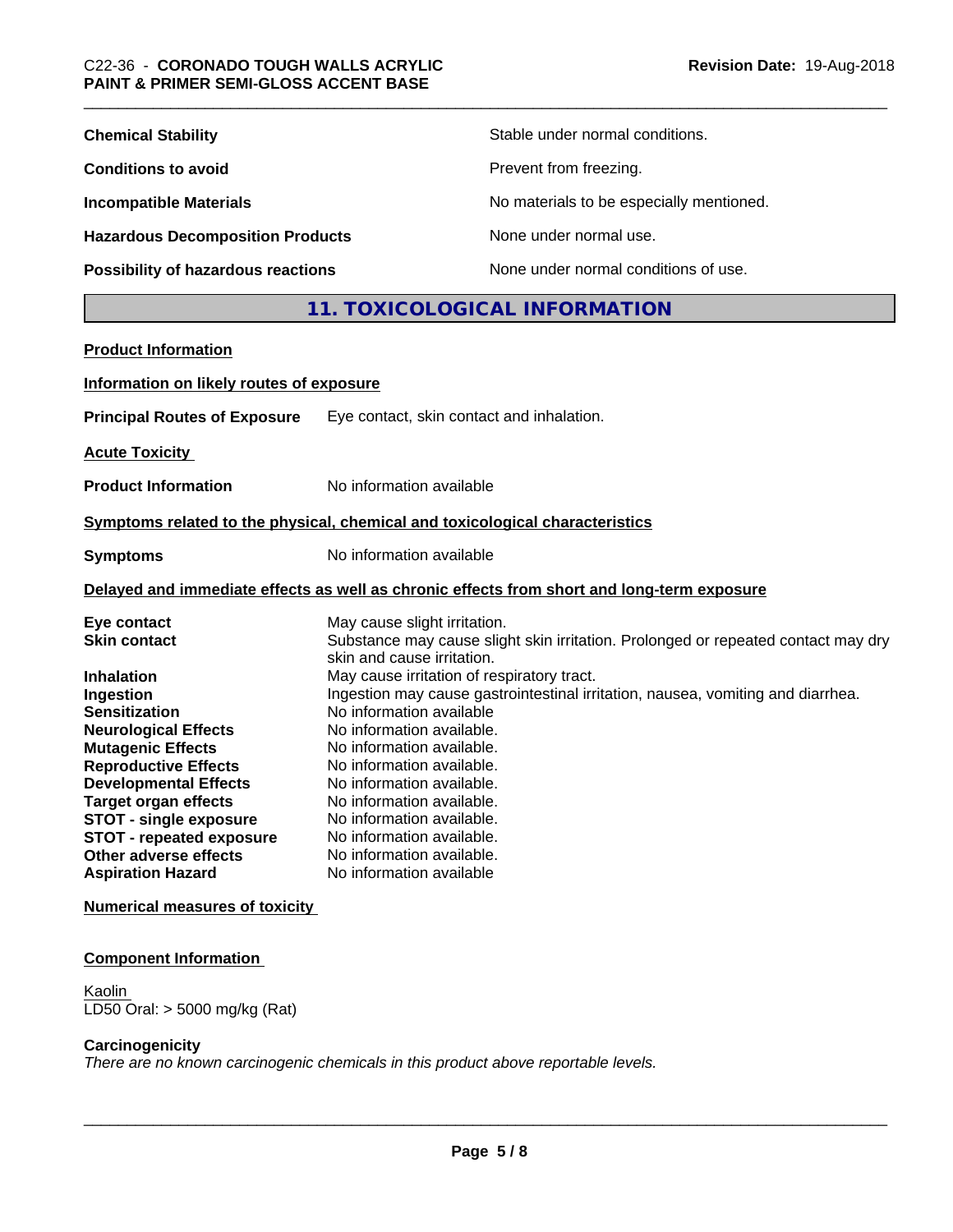# **12. ECOLOGICAL INFORMATION**

#### **Ecotoxicity Effects**

The environmental impact of this product has not been fully investigated.

#### **Product Information**

#### **Acute Toxicity to Fish** No information available

## **Acute Toxicity to Aquatic Invertebrates**

No information available

#### **Acute Toxicity to Aquatic Plants**

No information available

#### **Persistence / Degradability**

No information available.

#### **Bioaccumulation**

No information available.

## **Mobility in Environmental Media**

No information available.

#### **Ozone**

No information available

#### **Component Information**

#### **Acute Toxicity to Fish**

No information available

#### **Acute Toxicity to Aquatic Invertebrates**

No information available

#### **Acute Toxicity to Aquatic Plants**

No information available

|                       | 13. DISPOSAL CONSIDERATIONS                                                                                                                                                                                               |
|-----------------------|---------------------------------------------------------------------------------------------------------------------------------------------------------------------------------------------------------------------------|
| Waste Disposal Method | Dispose of in accordance with federal, state, and local regulations. Local<br>requirements may vary, consult your sanitation department or state-designated<br>environmental protection agency for more disposal options. |
|                       | 14. TRANSPORT INFORMATION                                                                                                                                                                                                 |
|                       |                                                                                                                                                                                                                           |

**DOT** Not regulated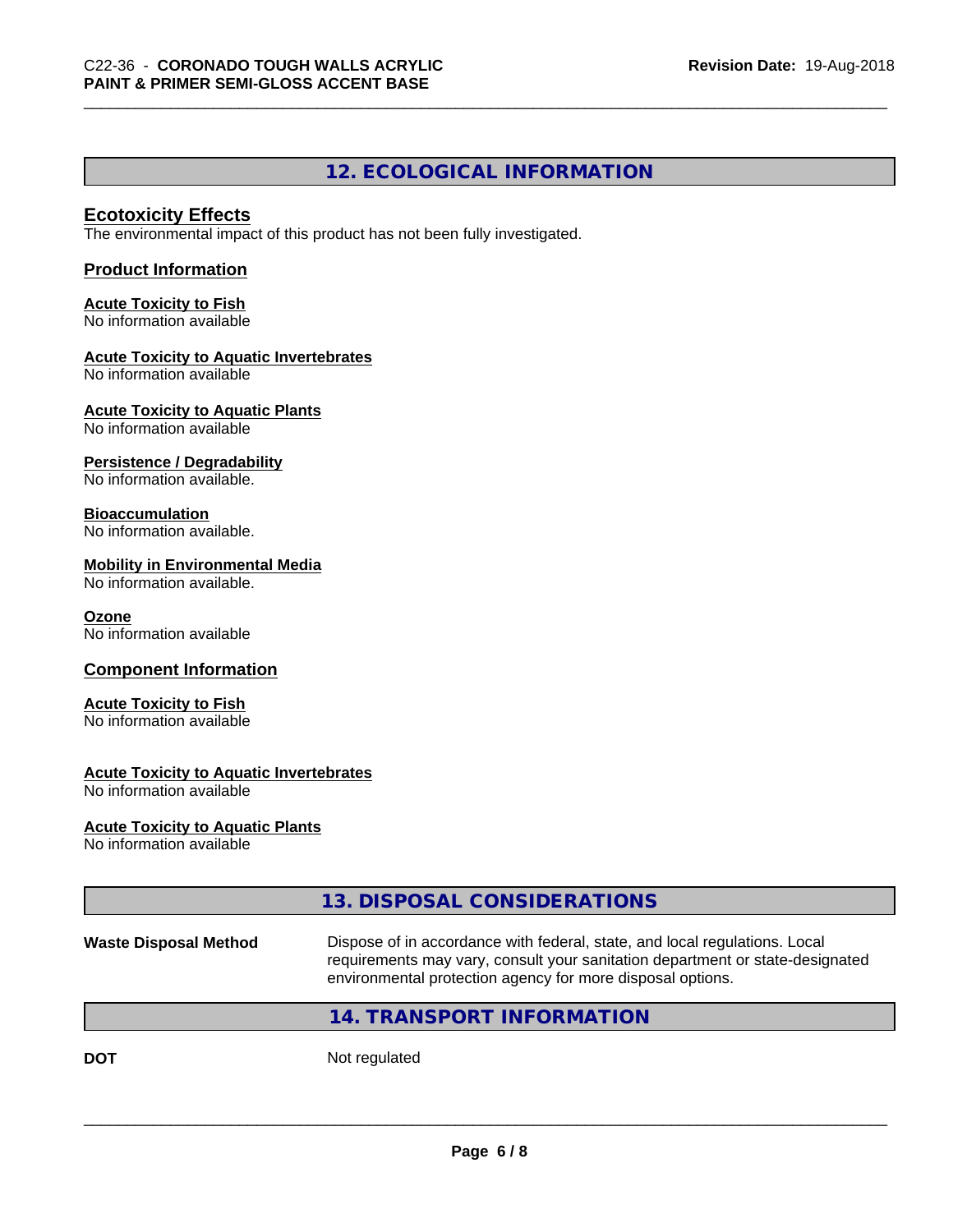| <b>ICAO / IATA</b> | Not regulated |  |
|--------------------|---------------|--|
|--------------------|---------------|--|

**IMDG / IMO** Not regulated

**15. REGULATORY INFORMATION**

# **International Inventories**

| <b>TSCA: United States</b> | Yes - All components are listed or exempt. |
|----------------------------|--------------------------------------------|
| <b>DSL: Canada</b>         | Yes - All components are listed or exempt. |

## **Federal Regulations**

#### **SARA 311/312 hazardous categorization**

| Acute health hazard               | N٥ |
|-----------------------------------|----|
| Chronic Health Hazard             | Nο |
| Fire hazard                       | Nο |
| Sudden release of pressure hazard | Nο |
| Reactive Hazard                   | N٥ |

#### **SARA 313**

Section 313 of Title III of the Superfund Amendments and Reauthorization Act of 1986 (SARA). This product contains a chemical or chemicals which are subject to the reporting requirements of the Act and Title 40 of the Code of Federal Regulations, Part 372:

*None*

#### **Clean Air Act,Section 112 Hazardous Air Pollutants (HAPs) (see 40 CFR 61)**

This product contains the following HAPs:

*None*

## **US State Regulations**

## **California Proposition 65**

**A** WARNING: Cancer and Reproductive Harm– www.P65warnings.ca.gov

#### **State Right-to-Know**

| $\sim$<br>hemical<br>name | .<br>Må<br>,,,,,,,,,,, | <b>Jerse</b> v<br><b>Nev</b> | Pennsvlvania |
|---------------------------|------------------------|------------------------------|--------------|
| .<br>. .<br>Kaolin        |                        |                              |              |
| _imestone                 |                        |                              |              |

## **Legend**

X - Listed